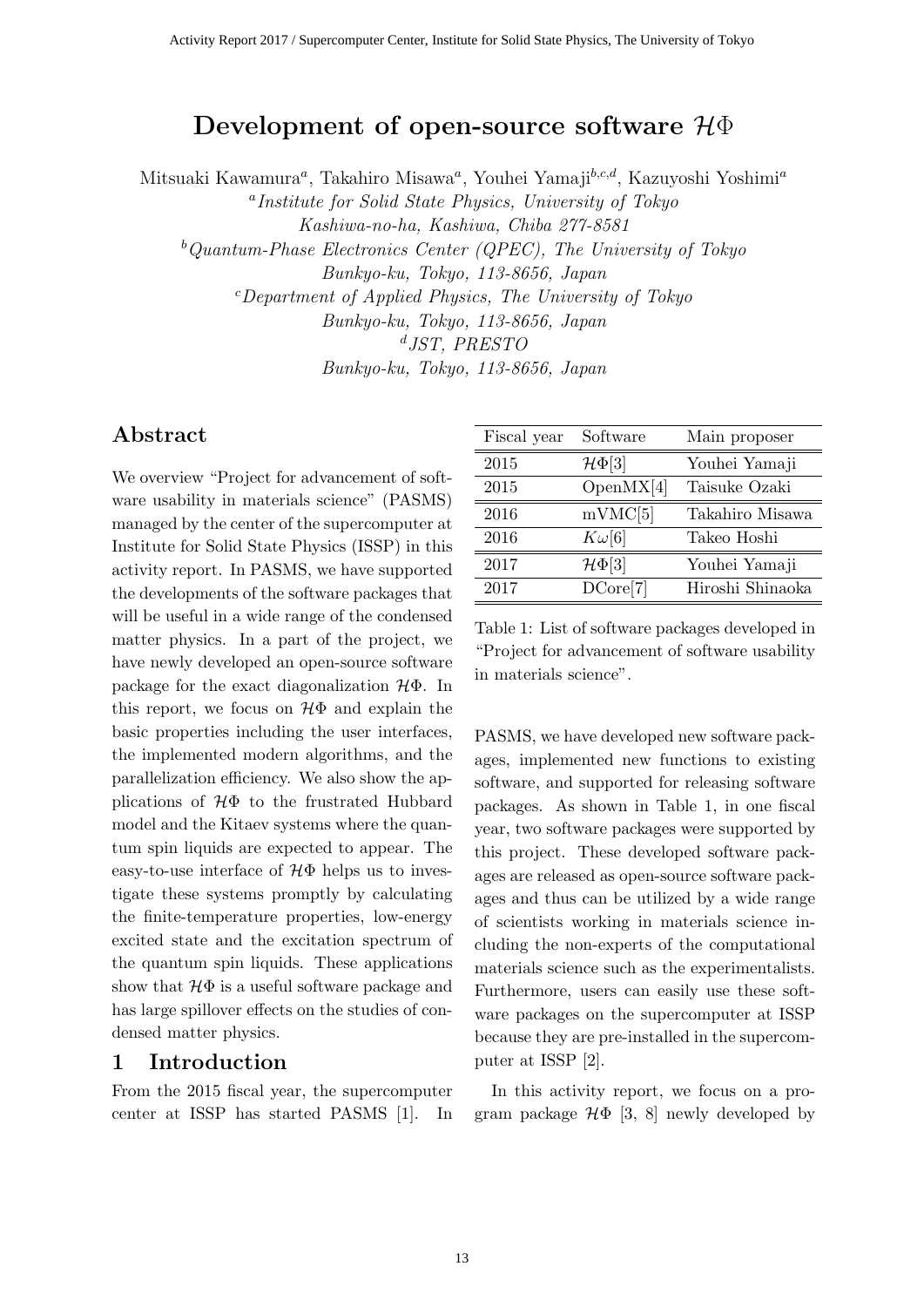PASMS. The core of *H*Φ is numerical exact diagonalization for quantum lattice Hamiltonians. Before explaining the details of *H*Φ, we briefly summarize our motivation and aim for developing a new exact diagonalization package in this project. We note that there are several numerical diagonalization packages such as TITPACK [9], KOBEPACK [10] and SPIN-PACK [11]. Although these pioneering software packages are useful for treating conventional models such as the Heisenberg model and have been widely used for several decades in the community of the condensed matter physics, they are not suitable for the architecture of the modern supercomputers. For example, the distributed memory parallelization, is not supported in TITPACK and KOBEPACK. Although SPINPACK supports such parallelization, it does not support the general interactions that often appear in low-energy effective Hamiltonians for real materials. Moreover, the above packages do not support the modern algorithms such as the thermal pure quantum (TPQ) state approach [12, 13, 14, 15] for finite-temperature calculations, shifted Krylov subspace method [16, 17] for calculating the dynamical Green functions, and the locally optimal block preconditioned conjugate gradient (LOBPCG) method [18] for obtaining the many low-energy excited states at one calculation. Our aim of developing *H*Φ is to provide a user-friendly, general-purpose, and parallelized diagonalization package that includes the above modern algorithms for the condensed matter community.

Here, in chronological order, we summarize the main functions/methods implemented in *H*Φ. In the 2015 fiscal year, we first implemented Lanczos and full diagonalization algorithms for obtaining the ground states and finite temperature calculations based on thermal pure quantum state approach [15]. We also designed a simple and flexible user interfaces that enable users to handle general interactions and also calculate physical quantities,

such as internal energy, temperature dependence of specific heat, and charge/spin structure factors. In the 2016 fiscal year, the numericallibrary  $K\omega[6]$  was developed by collaborating with scientists in mathematical physics. This library provides large-scale parallel computing algorithms for sparse matrices based on the shifted Krylov subspace method. By using  $K\omega$ , we implemented the shifted bi-conjugate gradient (sBiCG) method [16, 17] in *H*Φ to obtain the dynamical Green functions and the excitation spectrum. We also implemented the locally optimal block preconditioned conjugate gradient (LOBPCG) method [18]. By using the LOBPCG method, users can compute several low-energy eigenvalues and eigenvectors simultaneously in one calculation. Furthermore, in the 2017 fiscal year, the real-time evolution was implemented to investigate the nonequilibrium states of the quantum many-body systems.

In this report, we explain the basic properties of *H*Φ and show several applications. The organization of this report is as follows: In Sec. 2, we detail the target models, numerical methods, and the calculation flow of *H*Φ. We also show benchmark results of the parallelization of *H*Φ on SGI ICE XA (Sekirei) at ISSP. In Sec. 3, as the demonstration of numerical analyses of *H*Φ, we show the applications of *H*Φ to the quantum spin liquids. In Sec. 4, we summarize this report.

### **2 Basic properties**

#### **2.1 Models**

By using *H*Φ, users can treat the general Hamiltonians defined as

$$
\hat{\mathcal{H}} = \hat{\mathcal{H}}_0 + \hat{\mathcal{H}}_I,\tag{1}
$$

$$
\hat{\mathcal{H}}_0 = \sum_{ij} \sum_{\sigma_1, \sigma_2} t_{i\sigma_1 j\sigma_2} \hat{c}^{\dagger}_{i\sigma_1} \hat{c}_{j\sigma_2}, \tag{2}
$$

$$
\hat{\mathcal{H}}_{\rm I} = \sum_{i,j,k,l} \sum_{\sigma_1,\sigma_2,\sigma_3,\sigma_4} I_{i\sigma_1 j\sigma_2 k\sigma_3 l\sigma_4} \hat{c}^{\dagger}_{i\sigma_1} \hat{c}_{j\sigma_2} \hat{c}^{\dagger}_{k\sigma_3} \hat{c}_{l\sigma_4},
$$
\n(3)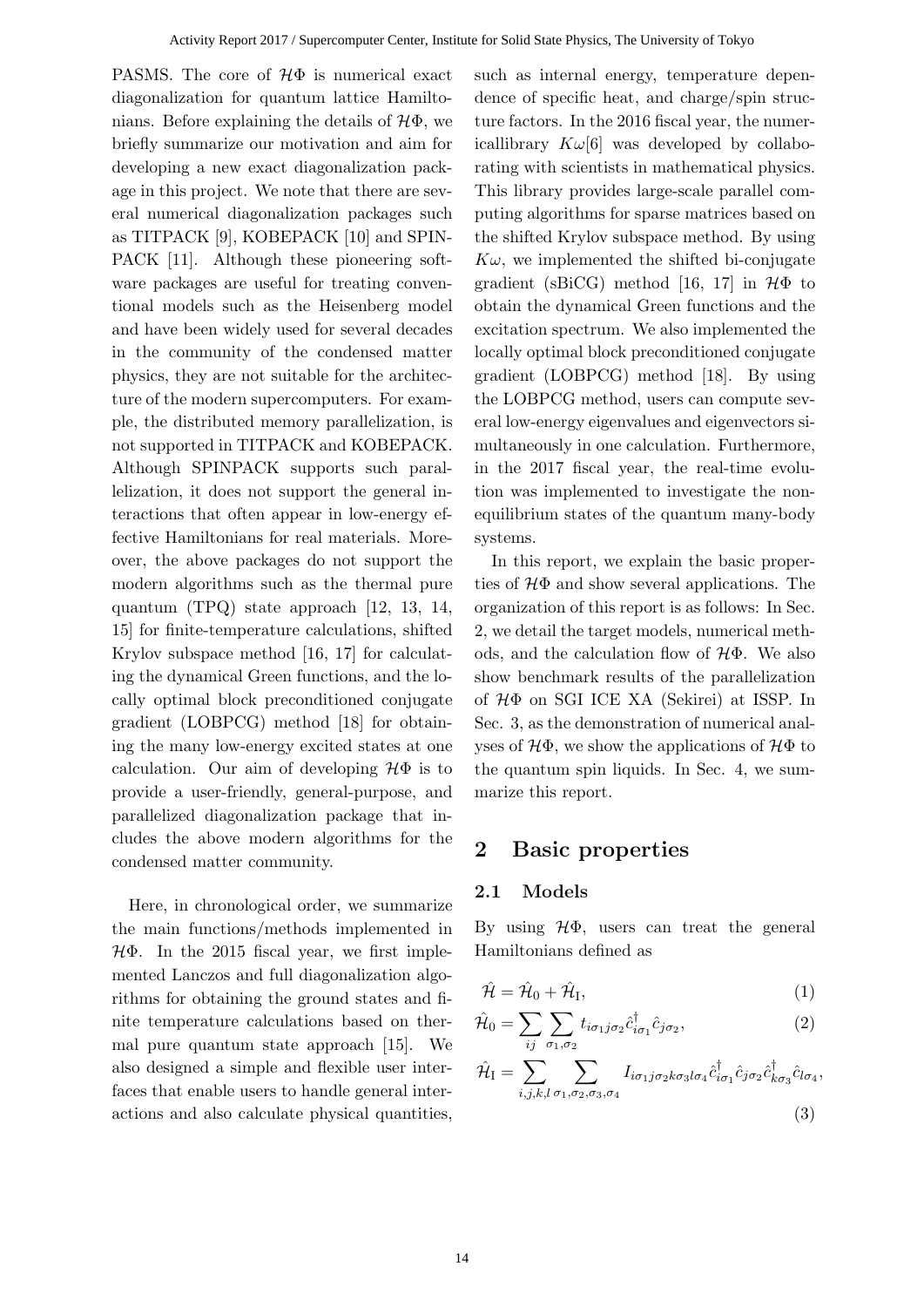where  $\hat{c}^{\dagger}_{i\sigma}$  ( $\hat{c}_{i\sigma}$ ) is the creation (the annihilation) operator of an electron at site-*i* with spin*σ*, and  $t_{ij\sigma_1\sigma_2}$  and  $I_{ijkl\sigma_1\sigma_2\sigma_3\sigma_4}$  are the onebody potentials and two-body interactions, respectively. As an special case of the above general Hamiltonian, we can treat spin 1/2 localized spin systems and the Kondo systems, where the itinerant electrons couple with the spin  $1/2$  localized spins.  $\mathcal{H}\Phi$  can also treat quantum spin systems with arbitrary spin whose amplitude s larger than  $1/2$ , i.e.  $S = 1, 3/2, 2, \ldots$  and mixed-spin systems.

#### **2.2 Method**

# **2.2.1 Eigenvectors by the Lanczos and the LOBPCG method**

To obtain the eigenvalues and eigenvectors of the quantum lattice Hamiltonians, the Lanczos method [19] has been employed in the previous packages. In this method, we compute eigenvalues by diagonalizing the tri-diagonal matrix that is generated by multiplying the Hamiltonian to the initial vector. The Lanczos method, however, has two problems. One is that eigenvectors can not be obtained in a set of the Lanczos process. If we need eigenvectors, we must perform the same Lanczos process again. Moreover, generally, the obtained eigenvector is not accurate enough and we have to refine the obtained eigenvector with the inverse iteration method. The other problem is that the Lanczos method cannot compute the number of degeneracy in one calculation. To determine the degeneracy, it is necessary to perform the several Lanczos calculations for different initial vectors and orthogonalize the obtained eigenvectors. This redundancy is a main weak point in the Lanczos method.

To overcome this weak point, we employ LOBPCG method in *H*Φ [18]. In this method, we obtain *M* eigenvectors from the subspace spanned by 3*M* vectors

$$
\{ \mid \Phi_1^{(i)} \rangle, \mid \Phi_2^{(i)} \rangle, \cdots, \mid \Phi_M^{(i)} \rangle \}, \tag{4}
$$

$$
\{ | r_j^{(i)} \rangle = \hat{\mathcal{H}} | \Phi_j^{(i)} \rangle - \varepsilon_j^{(i)} | \Phi_j^{(i)} \rangle \}, \qquad (5)
$$

$$
\{ \mid \Phi_1^{(i-1)} \rangle, \mid \Phi_2^{(i-1)} \rangle, \cdots, \mid \Phi_M^{(i-1)} \rangle \}, \quad (6)
$$

at each iteration, where  $|\Phi_i^{(i)}\rangle$  $\langle i \rangle$  is the *j*th eigenvector at the *i*th iteration and  $\varepsilon_j^{(i)}$  =  $\langle \Phi_i^{(i)}\rangle$  $\hat{g}^{(i)}_j | \hat{\mathcal{H}} | \Phi_j^{(i)}$  $\langle i' \rangle$ . This method allows us to simultaneously obtain arbitrary number of excited states in one calculation. We will show an example of the calculation for the frustrated Hubbard model in Sec. 3.

#### **2.2.2 Finite-temperature properties by the TPQ state**

Recently, an efficient unbiased numerical method for calculating finite-temperature properties in quantum systems is proposed [15]. In this method, thermodynamic properties such as internal energy and the correlation functions are given as expectation values of *one* TPQ state for sufficiently large system sizes. This method enables us to calculate the finite-temperature properties *without* ensemble average and perform the unbiased finite-temperature calculations for a large system size to which full diagonalization method is almost inapplicable. We note that, the idea for calculating the finite-temperature properties without ensemble average were proposed in the pioneering works [12, 20, 21, 22]. In some of these papers, the finite-temperature observables were already calculated by replacing ensemble average with random sampling of wave functions.

We explain how to construct the TPQ state [15], which offers a simple way for finitetemperature calculations. Let  $|\psi_0\rangle$  be a random initial vector. By operating  $(l - \hat{\mathcal{H}}/N_s)^k$ (*l* is a constant, *N*<sup>s</sup> represents the number of sites) to  $|\psi_0\rangle$ , we obtain the *k*-th TPQ states as

$$
|\psi_k\rangle \equiv \frac{(l - \hat{\mathcal{H}}/N_{\rm s}) |\psi_{k-1}\rangle}{|(l - \hat{\mathcal{H}}/N_{\rm s}) |\psi_{k-1}\rangle|}.
$$
 (7)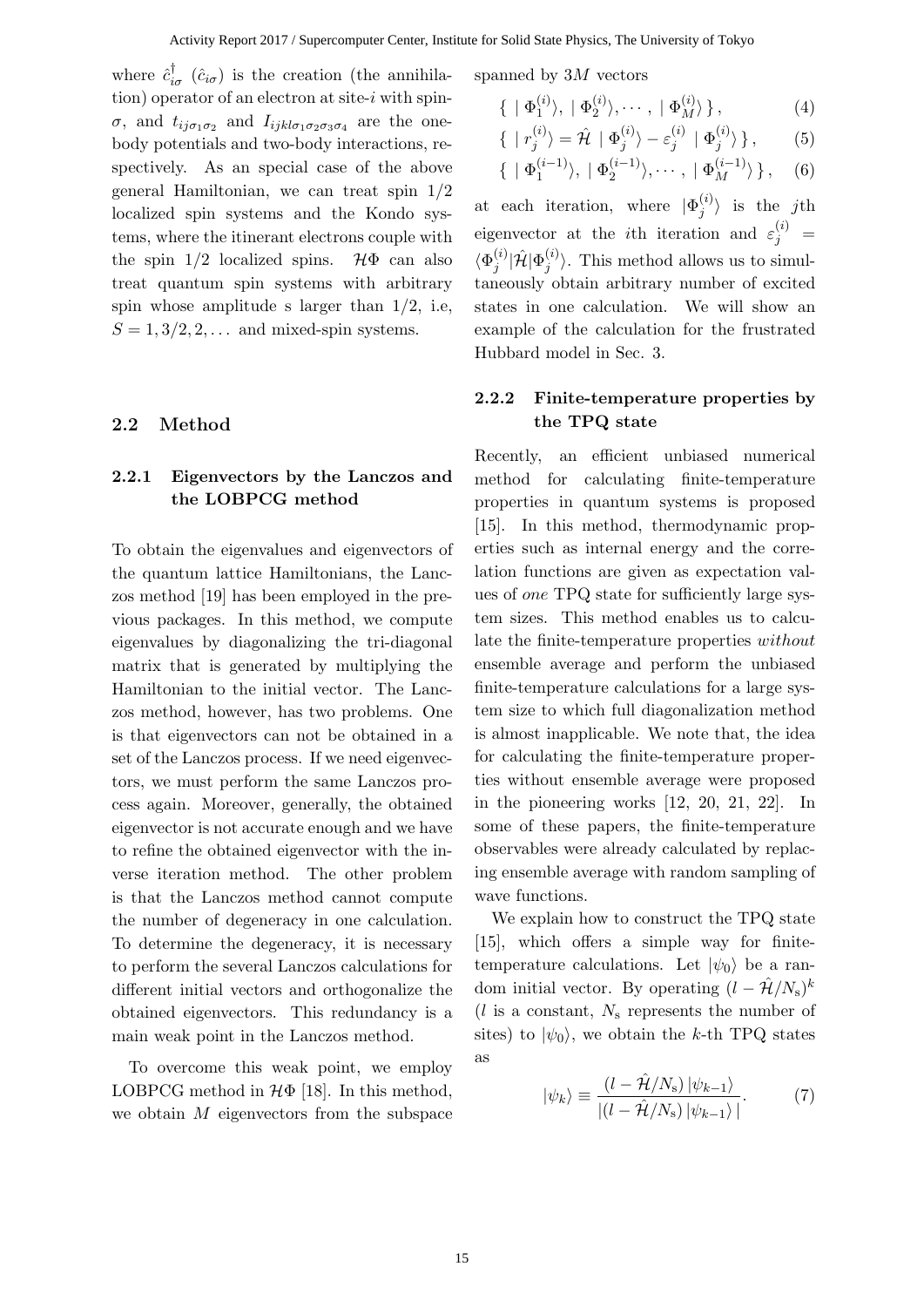From  $|\psi_k\rangle$ , we estimate the corresponding inverse temperature  $\beta_k$  as

$$
\beta_k \sim \frac{2k/N_s}{l - u_k}, \qquad u_k = \langle \psi_k | \hat{\mathcal{H}} | \psi_k \rangle / N_s, \quad (8)
$$

where  $u_k$  is the internal energy. Arbitrary local physical properties at  $\beta_k$  are also estimated as

$$
\langle \hat{A} \rangle_{\beta_k} = \langle \psi_k | \hat{A} | \psi_k \rangle / N_{\rm s}.
$$
 (9)

In a finite-size system, a finite statistical fluctuation is caused by the choice of the initial random vector. To estimate the average value and the error of the physical properties, we perform some independent calculations by changing  $|\psi_0\rangle$ . Usually, we regard the standard deviations of the physical properties as the error bars.

#### **2.2.3 Dynamical structure factors by the shifted Krylov method**

In *H*Φ, users can calculate the dynamical correlation function defined as

$$
G_{\alpha\beta}(\omega) = \langle \Phi_0 | \hat{A}_{\alpha}^{\dagger} (\omega - \hat{H})^{-1} \hat{A}_{\beta} | \Phi_0 \rangle \,, \quad (10)
$$

where  $|\Phi_0\rangle$  is the initial wavefunction, and  $\hat{A}_{\alpha}$  and  $\hat{A}_{\beta}$  are the excited operators. When  $\alpha = \beta$ , this quantity can be computed by the continued fraction algorithm and the elements of the tri-diagonal matrix obtained in the Lanczos method [19]. However, this conventional method is not applicable to the case that  $\alpha \neq \beta$ .

In *H*Φ, we employ the shifted Krylov method [17] which can compute both diagonal and off-diagonal dynamical correlation functions as follows:

$$
|b_{\beta}\rangle = \hat{A}_{\beta} |\Phi_0\rangle \tag{11}
$$

$$
(\omega - \hat{\mathcal{H}}) |x_{\beta}(\omega)\rangle = |b_{\beta}\rangle \tag{12}
$$

$$
G_{\alpha\beta}(\omega) = \langle b_{\alpha} | x_{\beta}(\omega) \rangle. \tag{13}
$$

The series of the linear equations (12) can be solved simultaneously by using sBiCG method [16]. The sBiCG method is based on



Figure 1: Calculation flow of *H*Φ.

the shift invariance of the Krylov subspace, which is defined as

$$
\mathcal{K}_n(\omega) = \{ \ket{b_\beta}, (\omega - \hat{\mathcal{H}}) \ket{b_\beta}, \dots, (\omega - \hat{\mathcal{H}})^{n-1} \ket{b_\beta} \}.
$$
\n(14)

Shift invariance means that spanned sub space by  $\mathcal{K}_n(\omega)$  do not depend on  $\omega$ , i.e.,  $\text{span}\{\mathcal{K}_n(\omega)\}$  =  $\text{span}\{\mathcal{K}_n(\omega')\}$ . Due to the shift invariance, if we once obtain  $G_{\alpha\beta}(\omega)$  for given  $\omega$ , we can obtain the arbitrary  $G_{\alpha\beta}(\omega')$ from  $G_{\alpha\beta}(\omega)$ . This means that the numerical cost of this method does not depend on the number of frequencies. This efficient method is implemented in  $H\Phi$  by using  $K\omega$  library [6], which is also developed in this project.

### **2.3 Calculation flow and user interfaces**

A typical calculation flow in *H*Φ is shown in Fig. 1. If the target system is supported by Standard mode, only one input file is necessary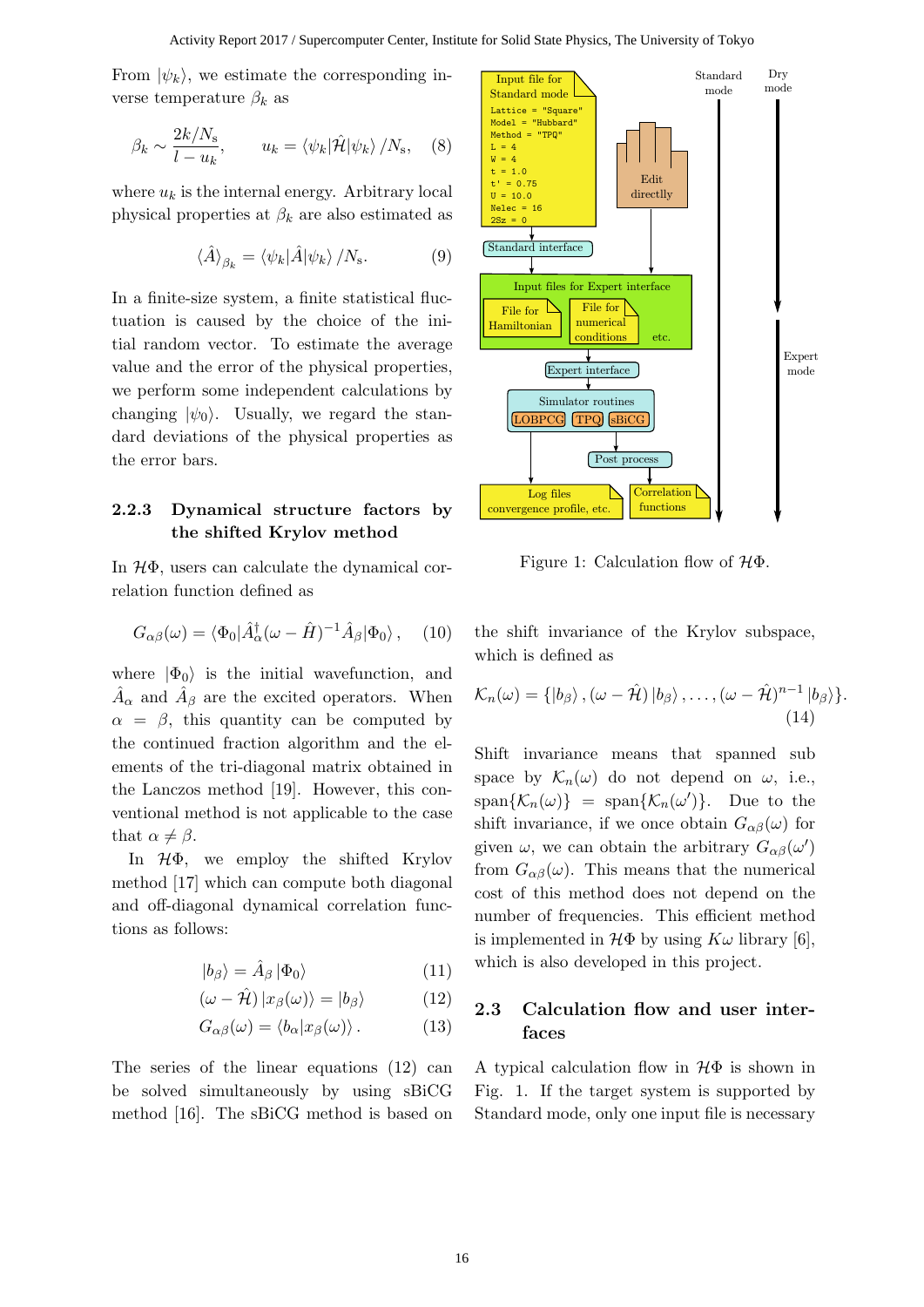for a calculation. For example, in the left top panel in Fig. 1, we show an example of input file for the TPQ calculation (Method="TPQ") in the Hubbard model (Model="Hubbard") on the square lattice (Lattice="Square"). In the input file, we set the nearest-neighbor hopping as t=1, the second nearest-neighbor hopping as  $t' = 0.75$ , on-site Coulomb interaction as U=10, the width of cell as W=4, the length of cell as L=4 (16 sites), number of electrons as Nelec=16, and the double of the total *z* component of spin as 2Sz=0. From this file, *H*Φ generates input files for Expert mode, which specify the Hamiltonian and the details of the numerical conditions. Then, *H*Φ performs the TPQ calculations by reading these automatically generated input files. After the calculation, we can obtain the temperature dependence of the physical properties and the elapsed time in the generated log files. We can also plot the correlation function in the reciprocal space by using the utility tool to perform the Fourier transformation (Fourier tool).

If users want to compute more complicated system that is not supported in Standard mode, users should prepare the input files in Expert mode. Using Dry model is a convenient way for generating input files in Expert mode. By using the Dry mode, only the input files in Expert mode are generated without calculations. By editing the generated input files for the standard models, users can treat more general models in Expert mode.

#### **2.4 Performance of parallelization**

Here, we show benchmark result of the parallelization in *H*Φ. To examine the efficiency of the parallelization of *H*Φ, we carry out TPQ simulations for half-filled 18-site Hubbard model with  $S_z = 0$  on the square lattice shown in the inset of Fig. 2 with varying numbers of threads and processes. In this system, the dimension of the Hilbert space is given by  $({}_{18}C_9)^2 = 2,363,904,400$ , where  ${}_aC_b$ represents the binomial coefficient.



Figure 2: Speedup of TPQ calculations with hybrid parallelization by using up to 3,072 cores on Sekirei [8]. The squares, circles, upward triangles, and downward triangles represent the results with 3 threads, 6 threads, 12 threads, and 24 threads, respectively. The inset shows the shape of the 18-site cluster used in the benchmark calculations.

In Fig. 2, we show TPQ steps per hour up to 3,072 cores at SGI ICE XA (Sekirei) at ISSP. We can see significant acceleration caused by the increase of CPU cores. This acceleration is almost linear up to 192 cores, and is weakened as we further increase the number of cores. This weakening of the acceleration may come from the load imbalance in the  $S^z$  conserved simulation. This imbalance is expected to be solved by using randomly distributed memory parallelization [23].

# **3 Result**

In this section, we show applications of *H*Φ to the quantum spin liquids in the frustrated Hubbard model and the Kitaev systems.

### **3.1 Application to the frustrated Hubbard model**

The Hubbard model with the next-nearestneighbor (nnn) hopping *t ′* on the square lattice [see, Fig. 3(a)] is a prototypical system for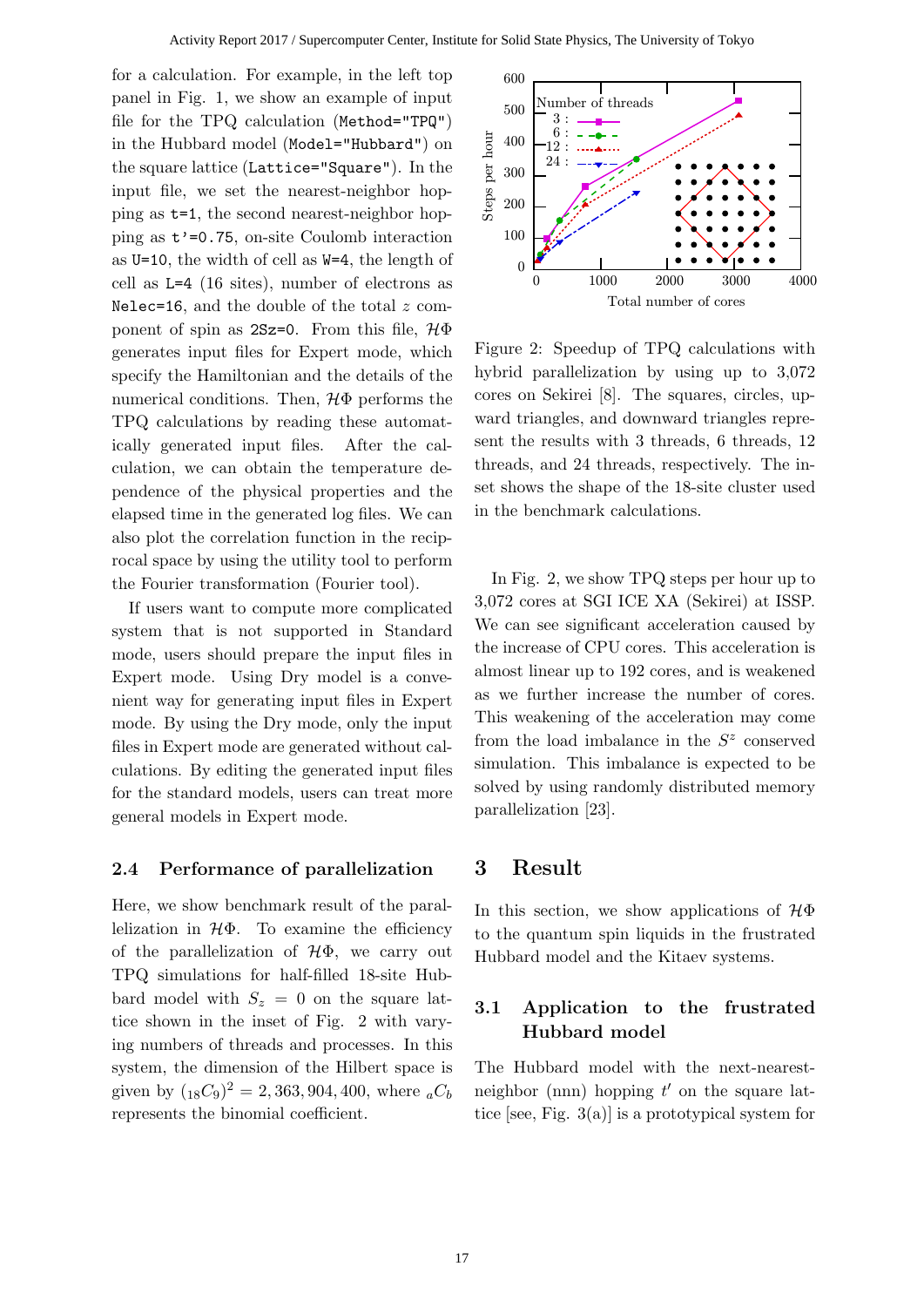

Figure 3: (a) Schematic picture for frustrated Hubbard model. (b) Schematic phase diagram for the frustrated Hubbard model in the strong coupling region.

studying the quantum spin liquids induced by the geometrical frustrations. In the following, we focus on half filling, i.e., the filling is given by  $n = N_s^{-1} \sum_{i\sigma} \langle c_{i\sigma}^\dagger c_{i\sigma} \rangle = 1 \ (N_s = L \times L \text{ is})$ the system size). To reduce the numerical cost, we only consider the total  $S_{total}^z = 0$  space, i.e.,  $S_{\text{total}}^z = \sum_i S_i^z = 0$ . We employ a  $N_s = 16$ 4*×*4 cluster with the periodic-periodic bound-*√* ary condition and a  $N_s = 18 = 3\sqrt{2} \times 3\sqrt{2}$  cluster with antiperiodic-periodic boundary condition.

In the strong coupling region  $(U/t \gg 1,$ where *U* is the on-site Coulomb integral), the nearest-neighbor (next-nearest-neighbor) superexchange interactions  $J_1$  ( $J_2$ ) are given by  $J_1 = 4t^2/U \, (J_2 = 4t'^2/U)$ . From this, in the strong coupling region, simple Néel magnetic order is expected to appear around  $t' = 0$  and the stripe magnetic order is expected to appear around  $t'/t = 1$  as shown in Fig. 3(b). In fact, highly-accurate numerical calculations at zero temperature have shown that the expected magnetic orders appear for both the *t*-*t ′* Hubbard model [24, 25, 26] and the *J*1-*J*<sup>2</sup> Heisenberg model [27, 28, 29, 30].

In the intermediate region where  $J_1$  and  $J_2$ competes, i.e., *J*2*/J*<sup>1</sup> *∼* 0*.*5 [27, 28, 29, 30] or  $t'/t \sim 0.75$  [24, 25, 26], it has been proposed that the quantum spin liquid appears. In spite of the huge number of the groundstate calculations, finite-temperature properties have not been systematically studied so far due to the lack of the efficient numerical method. Because the errors of TPQ method are determined by the entropy [15, 31], the TPQ method is useful for studying the finitetemperature properties of the quantum spin liquids, where the entropy is expected to remain large. Although the applicable system sizes of the TPQ method are limited to small system sizes such as  $N_s = 16(4 \times 4)$  for the frustrated Hubbard model, we find the signature of the quantum spin liquid at the moderately high-temperature region where the finitesystem size effects are small.

In Fig.  $4(a)$ , we show temperature dependence of the specific heat, which is defined as

$$
C/N_{\rm s} = (\langle \hat{\mathcal{H}}^2 \rangle - \langle \hat{\mathcal{H}} \rangle^2) / (N_{\rm s} T^2). \tag{15}
$$

The high-temperature peaks  $(T/t \sim 2)$  in the specific heat are governed by the energy scale of *U* and do not depend on *t ′* . In contrast to this, the low-temperature peaks are governed by the super exchange interactions and largely depend on *t ′* . When the ground states are magnetically ordered state, i.e., Néel state  $(t'/t = 0.5)$  or stripe state  $(t'/t = 1.0)$ , obvious low-temperature peaks exist while peak height is reduced for  $t'/t = 0.75$  where the quantum spin liquid is expected to appear. This indicates that the entropy remains large around  $t'/t = 0.75$ .

We now examine the temperature dependence of the entropy, which is defined as

$$
S(T)/N_{\rm s} = c \ln 2 - \frac{1}{N_{\rm s}} \int_{\infty}^{T} \frac{C}{T dT},
$$

$$
S_{\rm norm} = \frac{1}{c \ln 2} \frac{S(T)}{N_{\rm s}}.
$$
(16)

Because we restrict the Hilbert space with the fixed particle number and  $S_z = 0$ , the normalization factors *c* appears in the definition of the entropy. The normalization factor is given by  $c \sim 1.706$  for 16 sites. As shown in Fig. 4(b), we find that the entropy remains large at  $t'/t = 0.75$  compared to the other  $t'$ .

Furthermore, we plot the *t'* dependence of the finite-temperature entropy in Fig.  $4(c)$ .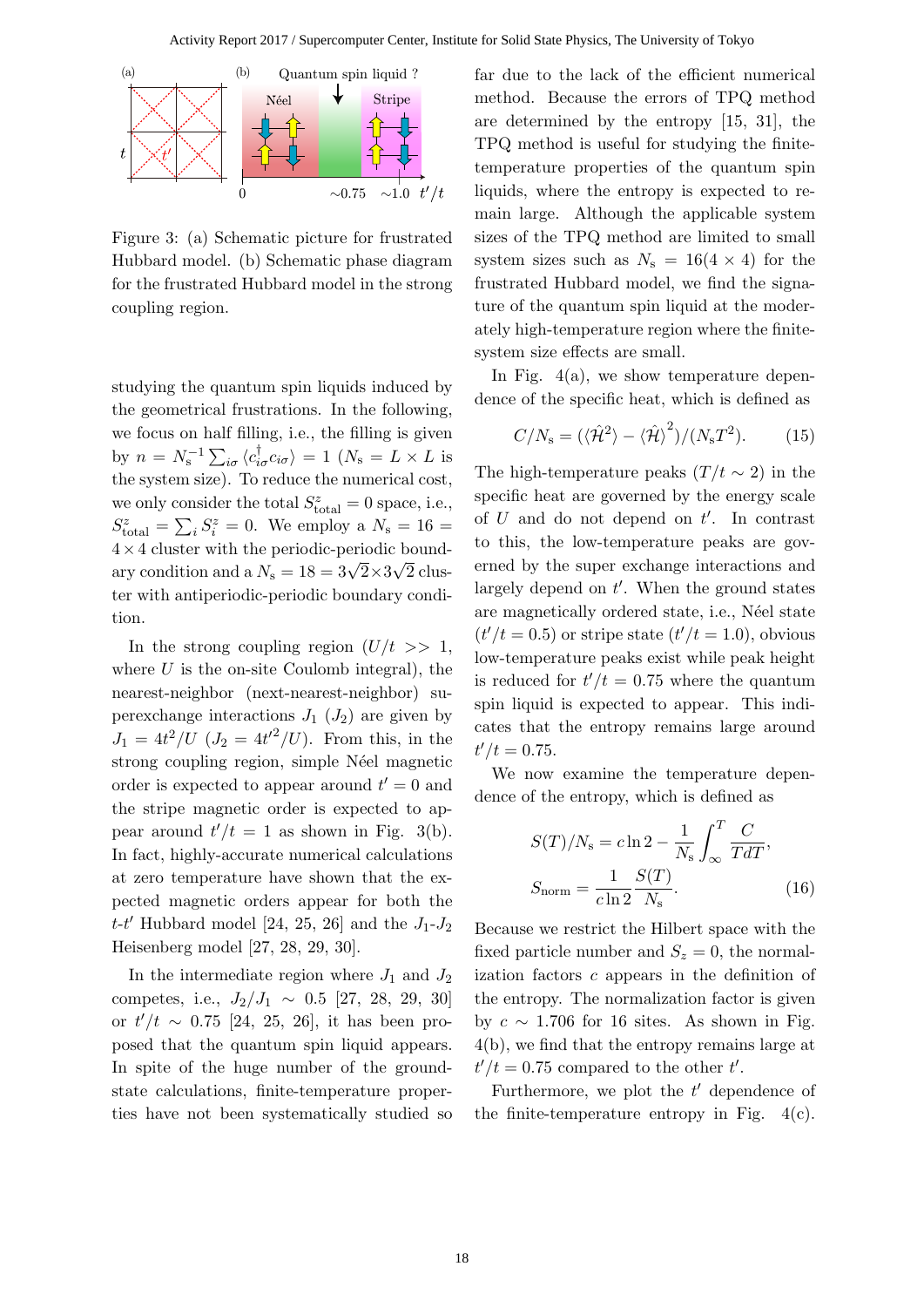

Figure 4: (a) Temperature dependence of the specific heat for  $U/t = 10$ . (b) Temperature dependence of the entropy for  $U/t = 10$ . (c) Frustration  $(t'/t)$  dependence of the entropy at fixed temperatures for  $N_s = 16$  and  $N_s = 18$ . Around  $t'/t \sim 0.75$ , the entropy remains large at moderately high-temperature and shows a peak structure. The large remaining entropy is the signature of the quantum spin liquid.

As a result, we find that the entropy has peak structure, in the intermediate region  $(t'/t \sim$ 0*.*75) even at moderately high-temperature  $(T/t \sim 0.1)$ . By calculating  $N_s = 18$  site cluster, we confirm that the finite-size effects are small at this temperature range. This large remaining entropy at moderately hightemperature  $(T/t \sim 0.1)$  offers an useful criterion whether the target systems have a chance to be quantum spin liquid or not.

By using LOBPCG method implemented in *H*Φ, it is possible to obtain the several lowenergy exited states. In Fig. 5, we show an example of the LOBPCG calculations for the frustrated Hubbard model shown in the previous section. In the calculations, we obtain 16 lowest eigenvalues and eigenvectors simultaneously. We can see the degeneracy of the eigenvalues is large for  $t'/t = 0.75$  and it is consistent with the large remaining entropy at finite temperatures.



Figure 5: Eigenvalues obtained by the LOBPCG method for the frustrated Hubbard model. The *n*-th eigenvalues are denoted by  $\varepsilon_n$  ( $\varepsilon_0$  represents the ground state energy).

#### **3.2 Application to Kitaev systems**

In this section, we show dynamical spin structure factors of the Kitaev model [32] and *ab initio* effective Hamiltonian of the related iridium oxide  $\text{Na}_2\text{IrO}_3$  [33] simulated by the sBiCG method. These systems show complicated spin excitation continua in contrast to spin wave spectra in typical magnets such as the Heisenberg model on a square lattice. In addition, the Kitaev model and the *ab initio* effective Hamiltonian show remarkably different convergences of the sBiCG method, which are quantified by the norm of the residual vectors in each sBiCG step.

The Kitaev model on the honeycomb structure is an exactly solvable quantum spin  $S =$ 1*/*2 system defined as

$$
\hat{\mathcal{H}}_{\mathcal{K}} = \sum_{\langle i,j \rangle_x} K_x \hat{S}_i^x \hat{S}_j^x + \sum_{\langle i,j \rangle_y} K_y \hat{S}_i^y \hat{S}_j^y + \sum_{\langle i,j \rangle_z} K_z \hat{S}_i^z \hat{S}_j^z,\tag{17}
$$

where  $\langle i, j \rangle_{\gamma}$  ( $\gamma = x, y, z$ ) represents a pair of the nearest neighbor sites along *γ*-bond illustrated in Fig. 6(a), and  $K_{\gamma}$  is a bond-direction dependent Ising coupling. The Kitaev model has attracted considerable attention due to its spin liquid ground state and the emergent fractionalization of spin degrees of freedom [32]. Due to the fractionalization, the dynamical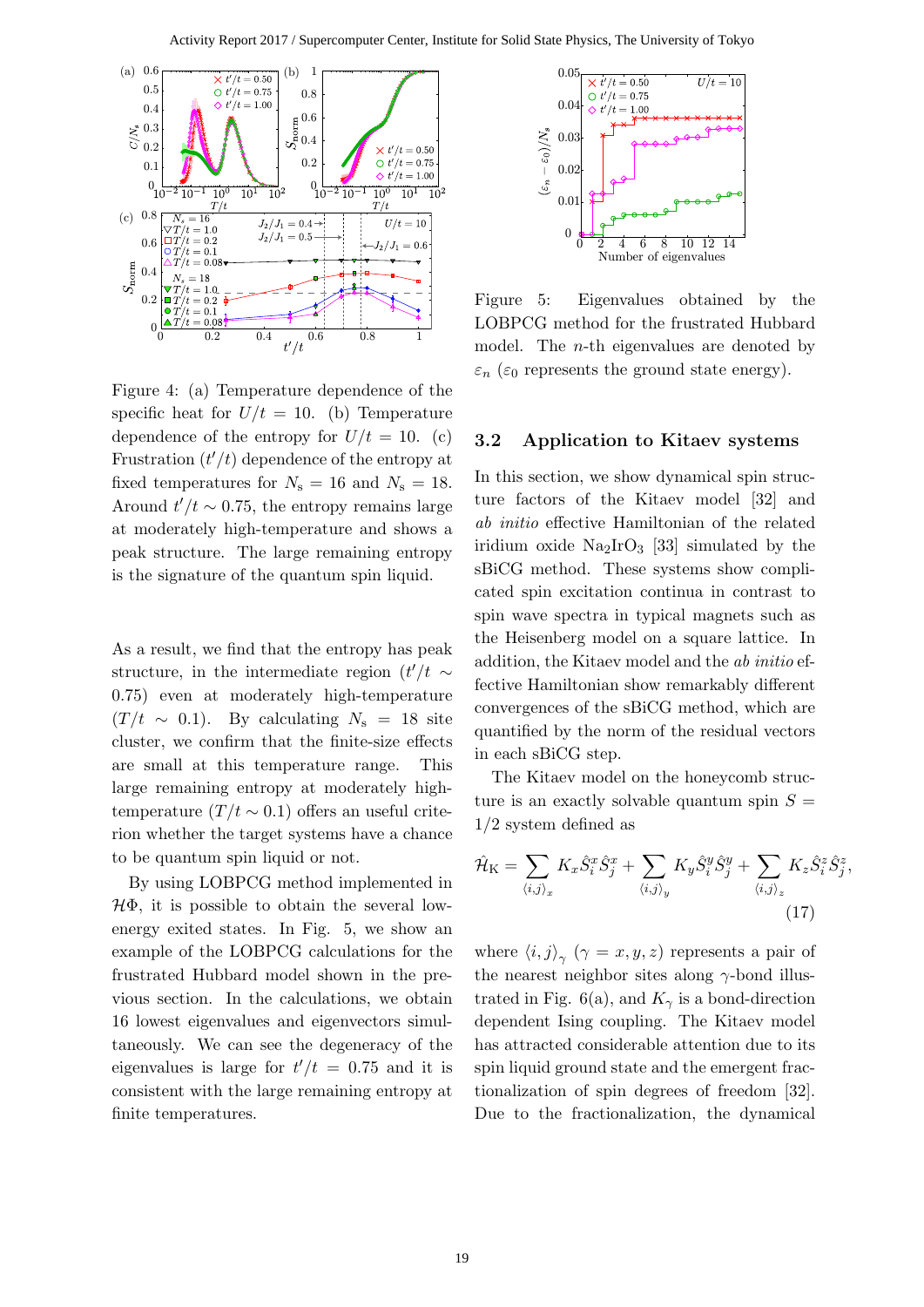spin structure factor of the Kitaev model shows excitation continuum.

Although the Kitaev model seems to be an artificial model and to be difficult to realize in real materials, Jackeli and Khaliullin proposed that low-energy physics of an iridium oxide Na2IrO<sup>3</sup> is described by the Kitaev model [33]. Even though the experimental observations reveal the magnetically ordered ground state of  $Na<sub>2</sub>IrO<sub>3</sub>$  [34], theoretical researchers tried to write down the effective Hamiltonian of the iridium oxides to figure out how to realize the *Kitaev materials*. One of the authors and his colleagues derived the *ab initio* Hamiltonian of  $\text{Na}_2\text{IrO}_3$  [35] and found that the dominant energy scale of the effective Hamiltonian is indeed given by the Kitaev's bond-dependent Ising couplings  $K_x = K_y = -23.9$  meV and  $K_z = -30.7$  meV while there are other small but finite couplings even in the nearest neighbor couplings. In addition, there are the second and third neighbor couplings (see the reference [35] for the details). Although the effective Hamiltonian shows the magnetically ordered ground state consistent with the experiments, it is expected that the signature of the fractionalization can be seen in the spin excitation.

To see the signature of the fractionalization we calculate the spin excitation by using the sBiCG method. The controlled convergence of the sBiCG enables us to examine the detailed spin excitation continuum obtained by calculating dynamical spin structure factor,

$$
S(\vec{Q}, \omega) = -\frac{1}{\pi} \text{Im} \sum_{\gamma = x, y, z} \langle \Phi_0 | \hat{S}^{\gamma} (\vec{Q})^{\dagger} \times (\omega + i\delta + \varepsilon_0 - \hat{\mathcal{H}})^{-1} \hat{S}^{\gamma} (\vec{Q}) | \Phi_0 \rangle, \quad (18)
$$

where the broadening factor is chosen as  $\delta =$  $|K_z|/100$  and  $\hat{S}^{\gamma}(\vec{Q}) = N_s^{-1/2} \sum_i \hat{S}_i^{\gamma} e^{i\vec{Q} \cdot \vec{r}_i}$ . We choose  $\vec{Q}$  along symmetry lines in the Brillouin zone shown in Fig. 6(b). First, the convergence of the sBiCG steps for excitation spectra is examined for the Kitaev model  $\mathcal{H}_K$  and the *ab initio* Hamiltonian  $\hat{\mathcal{H}}_K + \hat{\mathcal{H}}'$ , where  $\hat{\mathcal{H}}'$  includes complicated interactions other than the



Figure 6: (a) 24 site cluster of the Kitaev and *ab initio* Hamiltonian. (b) Brillouin zone of honeycomb structure and symmetric momenta. (c) sBiCG step dependence of 2-norm of residual vectors for the Kitaev and *ab initio* Hamiltonian. (d) Dynamical spin structure factors of the *ab initio* Hamiltonian calculated by using sBiCG method.

Kitaev interactions. As shown in Fig.  $6(c)$ , the sBiCG step dependence of the 2-norm of the residual vector depends on the Hamiltonians. While the residual vector of the Kitaev model shows faster decay within thousand sBiCG steps, the residual vector of the *ab initio* Hamiltonian shows one order of magnitude slower convergence. The slower convergence may suggest larger density of states in the excitation spectrum. The significant dependence of the convergence on the Hamiltonians hampers *a priori* choice of number of the sBiCG steps. However, the sBiCG method enables us to control the convergence by examining the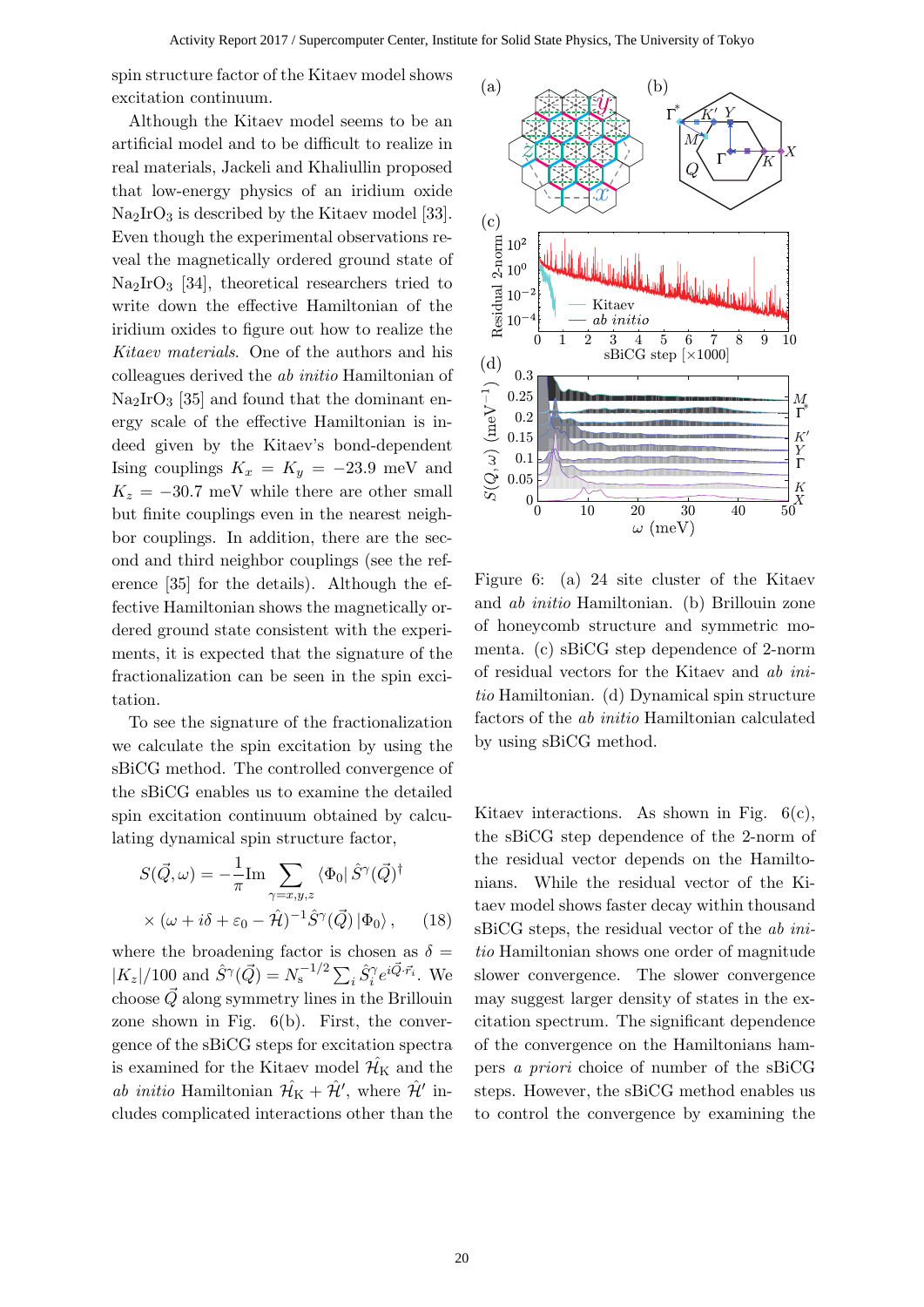sBiCG step dependence of the residual vector.

Figure 6(d) shows detailed continuum in the spin excitation spectrum of  $\text{Na}_2\text{IrO}_3$  obtained by sBiCG. The proximity of the Kitaev's spin liquid phase is evident in the excitation continuum up to 40 meV.

### **4 Summary**

In this report, we first explained "Project for advancement of software usability in materials science"(PASMS) in Sec. 1. As one of the achievements in this project, we focused on an open-source software package for the exact diagonalization, *H*Φ and explained the target models, algorithms, and usage of *H*Φ in Sec. 2. In this section, we also showed that *H*Φ has good parallelization efficiency on Sekirei at ISSP by seeing the drastically acceleration with the increase of CPU cores. In Sec. 3, we showed applications of *H*Φ to the frustrated Hubbard models and the Kitaev models, both of which are candidates of quantum spin liquids. For the frustrated Hubbard model, we studied finite-temperature properties by the TPQ method, and found that an entropy at moderately high-temperature remains large around the quantum spin liquids. For the Kitaev systems, we studied dynamical spin structure factors by using the sBiCG method considering a simple Kitaev model and a low-energy effective Hamiltonian of  $\text{Na}_2\text{IrO}_3$ obtained by downfolding using outputs of the first-principles calculation. By careful analysis, we concluded that the remnant of the continuous spin excitations observed in the Kitaev model still remains in a realistic model of  $Na<sub>2</sub>IrO<sub>3</sub>$ .

As demonstrated in these two applications, *H*Φ provides a powerful tool for analyzing exotic phases in quantum many-body systems. To further improve the functionality of *H*Φ and make the closer comparisons possible, we will implement algorithms for simulating finitetemperature spectra [36] and will combine data

science approaches [37] in the near future. We believe that  $H\Phi$  is useful for a wide range of the scientists in the filed of condensed matter physics and will accelerate developing material designs by promoting close collaboration between theories and experiments.

# **Acknowledgment**

This work was supported by Grant-in-Aid for Building of Consortia for the Development of Human Resources in Science and Technology from the MEXT of Japan. The numerical calculation of this work performed with the supercomputer in the Institute for Solid State Physics, The University of Tokyo. TM was supported by JSPS KAKENHI (Grant Nos. 16K17746 and 16H06345). YY was supported by PRESTO, JST (JPMJPR15NF). This work was also supported in part by MEXT as a social and scientific priority issue (Creation of new functional devices and high-performance materials to support nextgeneration industries) to be tackled by using post-K computer. The authors acknowledge Naoki Kawashima, Synge Todo, Takeo Hoshi, Tomohiro Sogabe, and Kota Ido for collaborations in developing *H*Φ.

### **References**

- [1] http://www.issp.u-tokyo.ac.jp/ supercom/softwaredev
- [2] http://www.issp.u-tokyo.ac.jp/ supercom/visitor/applications
- [3] https://github.com/ issp-center-dev/HPhi
- [4] http://www.openmx-square.org
- [5] https://github.com/ issp-center-dev/mVMC
- [6] https://github.com/ issp-center-dev/Komega/releases